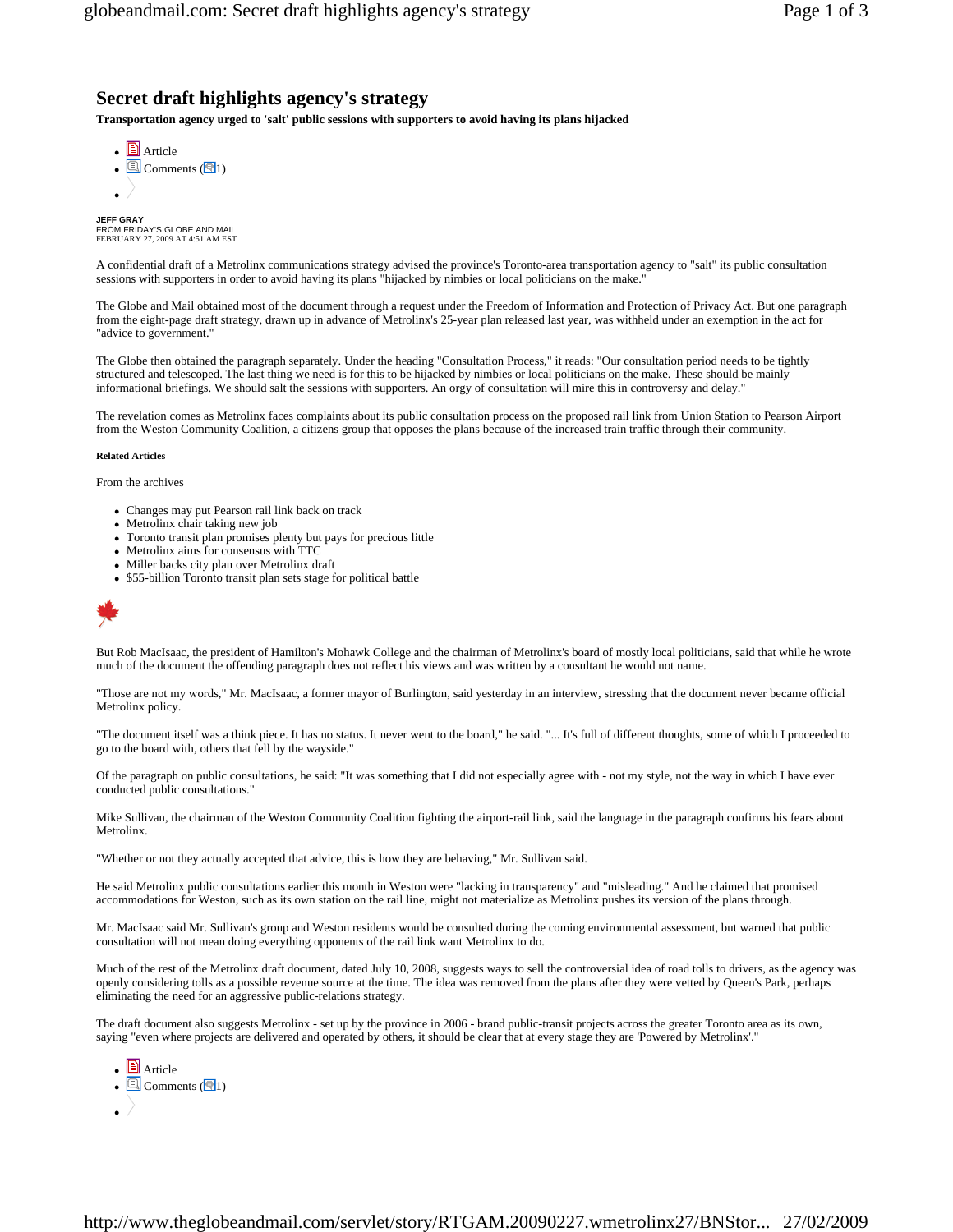Recommend this article? 2 votes

View the most recommended

### **Small Business**



**What is good customer service?** 

## **Travel**



**Love song for New Orleans** 

### **Auto**



**'I feel safe in this truck'** 

# **Campus**



**Why I got mad over reading week** 

# **Personal Tech**



**Step into the ruthless carnage of Killzone 2**